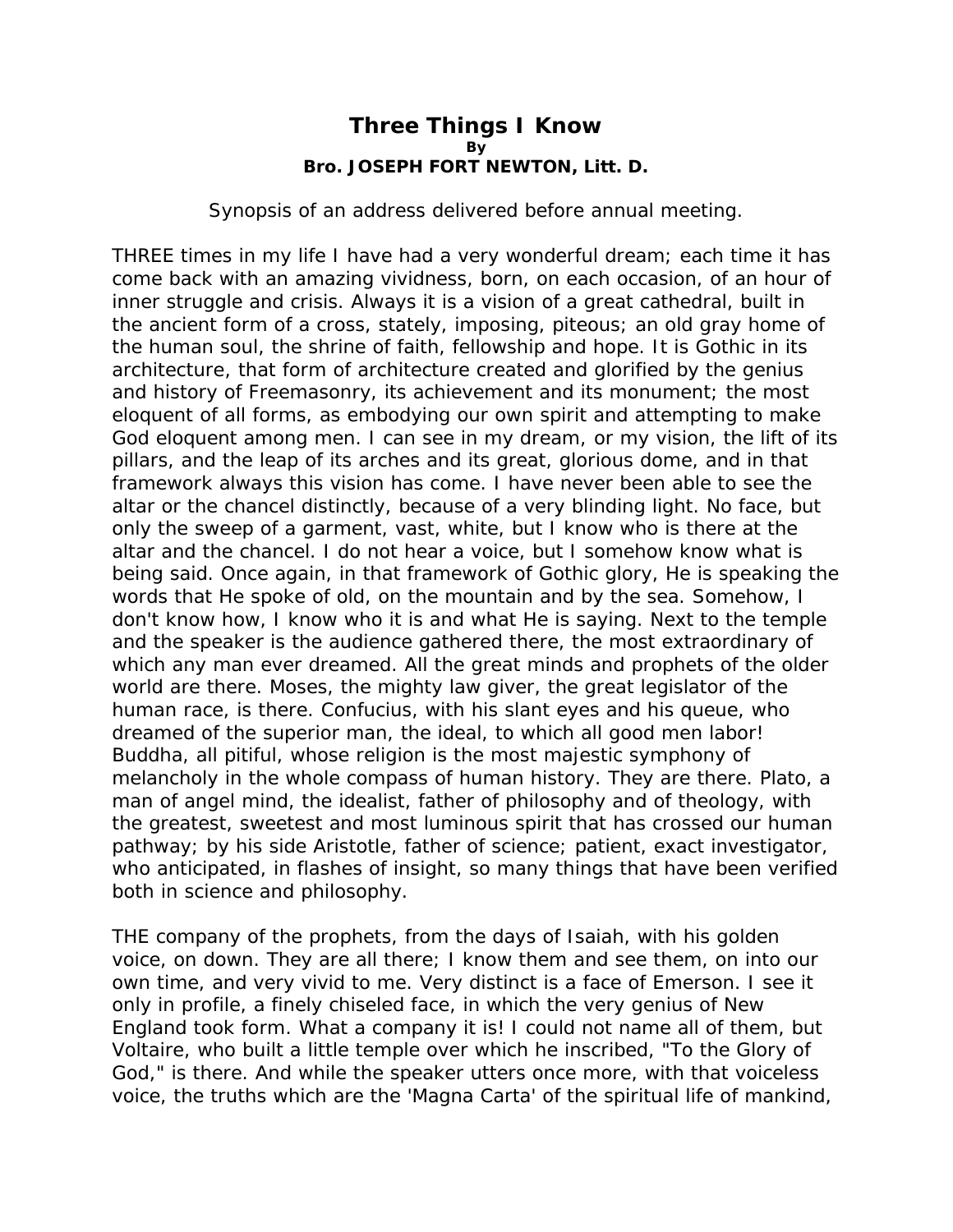I see all those in that temple nodding assent and saying, each in his own heart, Amen, amen, amen.

Such is my dream, my brethren. It came, by the mercy of God, when I was only a lad in Texas, and again, in an hour of crisis in Iowa, blessed to me and never- to-be-forgotten, for the friendships of a lifetime formed there, and for the confidence of the Grand Lodge of Iowa; and once in London, in the wild, dark, confused and terrifying days of the World War. Always with increasing vividness that dream has blessed my life. It is a vision of unity, as you will discover. It leads to the ends of the earth and the limits of human history, looking backward and looking forward. It includes all religions and all races in its embrace. Out of that vision have grown certain great convictions which, like the rock ribs that hold the earth together, hold my life.

FIRST, that all just men, men, all spiritually minded everywhere of one religion. They are trying to say the same thing, own tongue, with his own accent and emphasis, the speech that each colored by his own environment, the degree of his own spiritual development. All are fundamental participators in one spiritual life, which they seek to interpret.

That conviction is so fundamental in my life that it makes me utterly indifferent to small things that seem to divide men into different religions or different sects. Some of my brethren in the lodge and in the church, not knowing what I am telling you, misunderstand many things. They call me an "Ecclesiastical polygamist," for example, meaning one who belongs to many churches. Yes, exactly because, in the light of this vision, to me there is only one church, universal and eternal. All good men belong to it. The different religious communions to me are like the different rooms in one house, and the doors are all open. I walk from room to room in my Father's house. I hold fellowship with all alike. Perhaps I may live long enough to belong officially to every church, on principle, even long enough to have my vision understood.

My second great conviction is that all just men, all devout men, are not only trying to say the same thing, but they are trying to do the same thing, to define faith, to refine and purify the mind of humanity and build it up into righteousness and moral intelligence and honest good will. They have the same ideals. If Confucius speaks of the superior man, he means what we mean by the Christian man, Christ. It is the one ideal that God has planted in the dream and hope of mankind; one great moral and spiritual enterprise going on in the world. It is a great consolation, it is a great reinforcement to realize that fact. It falls over one like a consecration, and gives strength.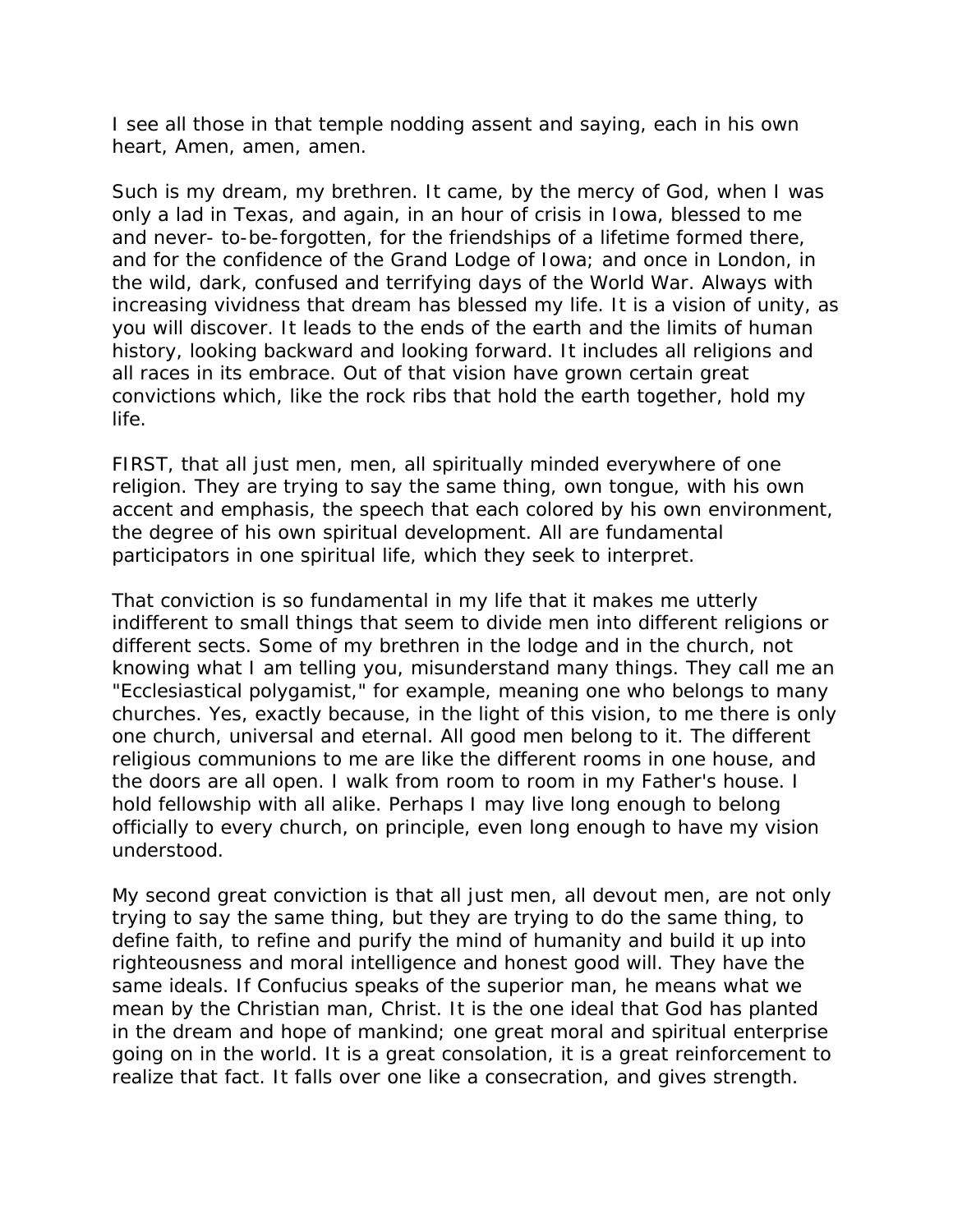AND the third conviction is, since they are trying to say the same thing, and trying to do the same thing, the greatest things they must finally learn to do together. You can see, then, the philosophy of my interest in THE MASONIC SERVICE ASSOCIATION and the Federal Council of Churches. I have the honor to be a member of the committee on direction of the Federal Council of Churches of America, and also to be Educational Director of THE MASONIC SERVICE ASS0CIATION. It is extremely interesting to see the same thing going on among the religious communions and the Grand Lodges. They are trying to learn how to do the same things together, things which can only be done together. The same objection, the same criticism, the same fears and misgivings are expressed in the Federal Council as in this ASSOCIATION. Some of the great religious communions will not belong at all to the Federal Council of Churches. A distinguished, brilliant member of a great church said in an address a few weeks ago, "The Federal Council will either collapse or become a super-church." It sounded very familiar to me! Somewhere I have heard a rumor of that kind said about this ASSOCIATION - that it would either collapse or become a super-Grand Lodge! Well, there is no more idea of that thing in our minds than there is in the Federal Council of Churches to make a superchurch. One is as mean and undesirable as the other. It is interesting that some of our churches are in it with one foot. My church, for example, with one foot; tentatively, experimentally. The Episcopal communion will cooperate on International affairs and the Committee of International Good Will, but no further than that. So there are some lodges in America who will cooperate with us, and use all our literature, and all our material and all our machinery, but they won't use us, or won't let us use them in a common undertaking. It is amusing. To watch this practise and procedure going on adds to the joy of life. But it is going on! it is just as inevitable as anything can be. The very necessities of the situation demand a united religious communion, in fellowship, at least, and in work, for the things that need to be done can be done in no other way. War cannot be abolished by stupid sectarianism.

PESTILENCE, famine, war. These three are the greatest evils, and the worst of these is war. Science has killed one pestilence after another. They lie like dead snakes by the side of the road. Commerce and intercommunication make it possible to send relief from one part of the world to the other very quickly. Only a renewed spiritual life can kill the spirit of strife in the hearts of men and so purify them as to make war impossible. It will take the whole of religion, united, purified, and renewed, to do that.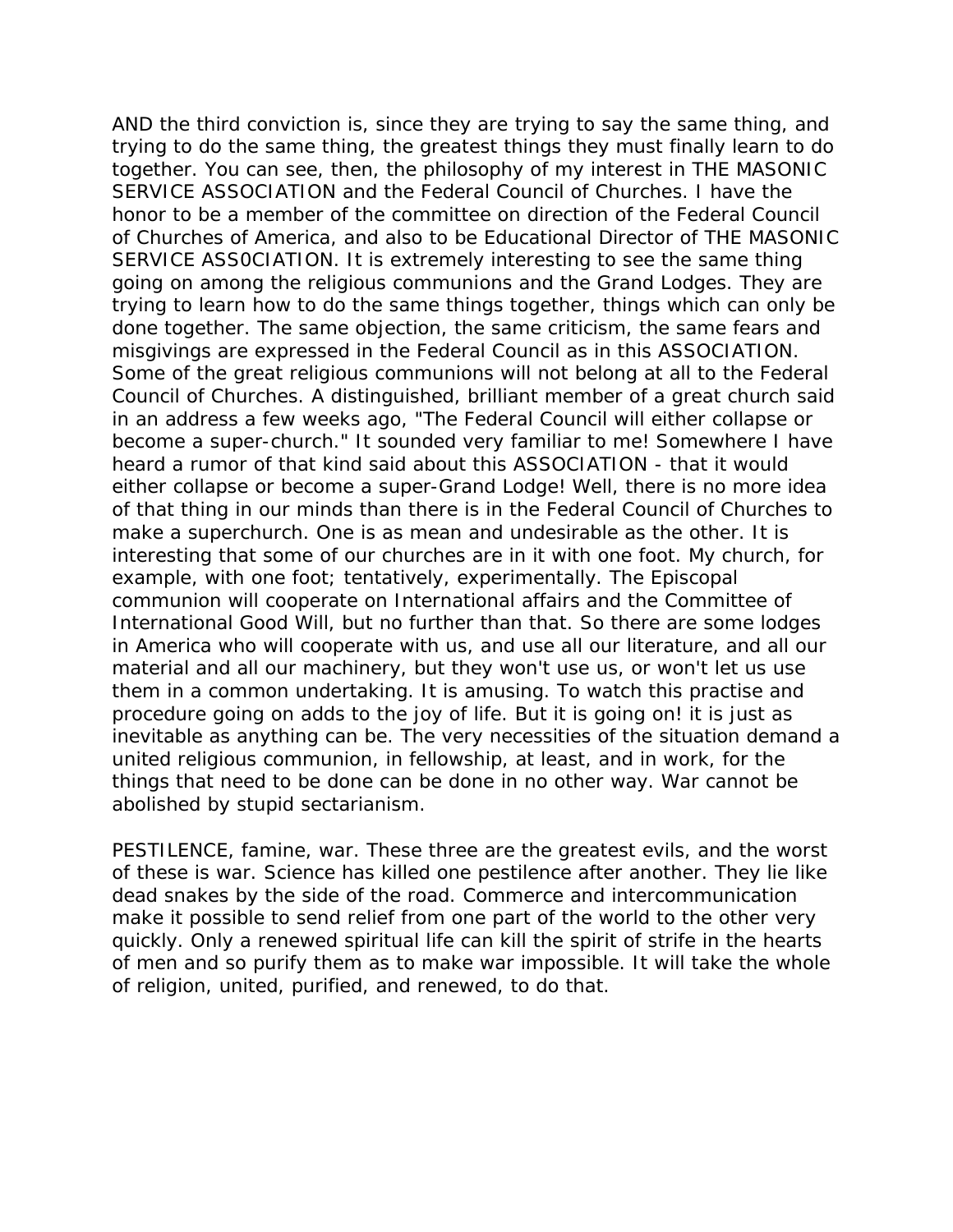But, this afternoon I am thinking of that Gothic Cathedral which Freemasonry built, as the framework, the shrine, the home of the religious life. For we are builders. This is what we are here to build, a temple, a house not made with human hands. It will tower into the heavens, but it is a temple. It is the great landmark of Freemasonry, that temple. What are the foundations of it?

There are three things that I know about Freemasonry, not much else. I studied upon it many years, starting my study in the great library of the Grand Lodge of Iowa. But there are three fundamental things that I do positively know.

The first is that man was made for righteousness. He can never be a man, he can never be happy until he is a righteous man. The mystery of moral life comes back again and again as the profoundest mystery of all life. I find it here written in my own heart; what the dear Quakers call "a stop in the mind," something that arrests me and compels me to pass a moral judgment upon my acts and my thoughts. Where it came from I do not know.

I have my beliefs. It is upon what I know that I build my beliefs. But I do know I have this mystery of the moral sense in my own being. It is here. I did not create it. It commands me. The profoundest mystery to me is not that I do wrong, as all of us do wrong, but that there is something that brings me to judgment for doing wrong, something within myself, that awful whisper of moral law. I understand what the Great thinker meant when he said that there were two things that overwhelmed him, the still depth of a starlit night, and the awful moral law within.

When I try to think, when I try to interpret the meaning of that great fact in the life of my fellow man, then I have the cornerstone of all theology, of all understanding of life. You can push it back just as far as you please. You can say, as some will want to say, that this whisper within me is the echo of an old racial memory and experience. No doubt. But whence came the first bias of man towards righteousness, the first sense and command within himself that he must be a righteous man? Whence did that voice of that command come?

WHAT is true of myself is true of humanity. It can never be happy until it attains righteousness. Man was made for righteousness. He has a choice and an ability to choose the right and refuse the wrong, or to choose the wrong and refuse the right. One involves the other.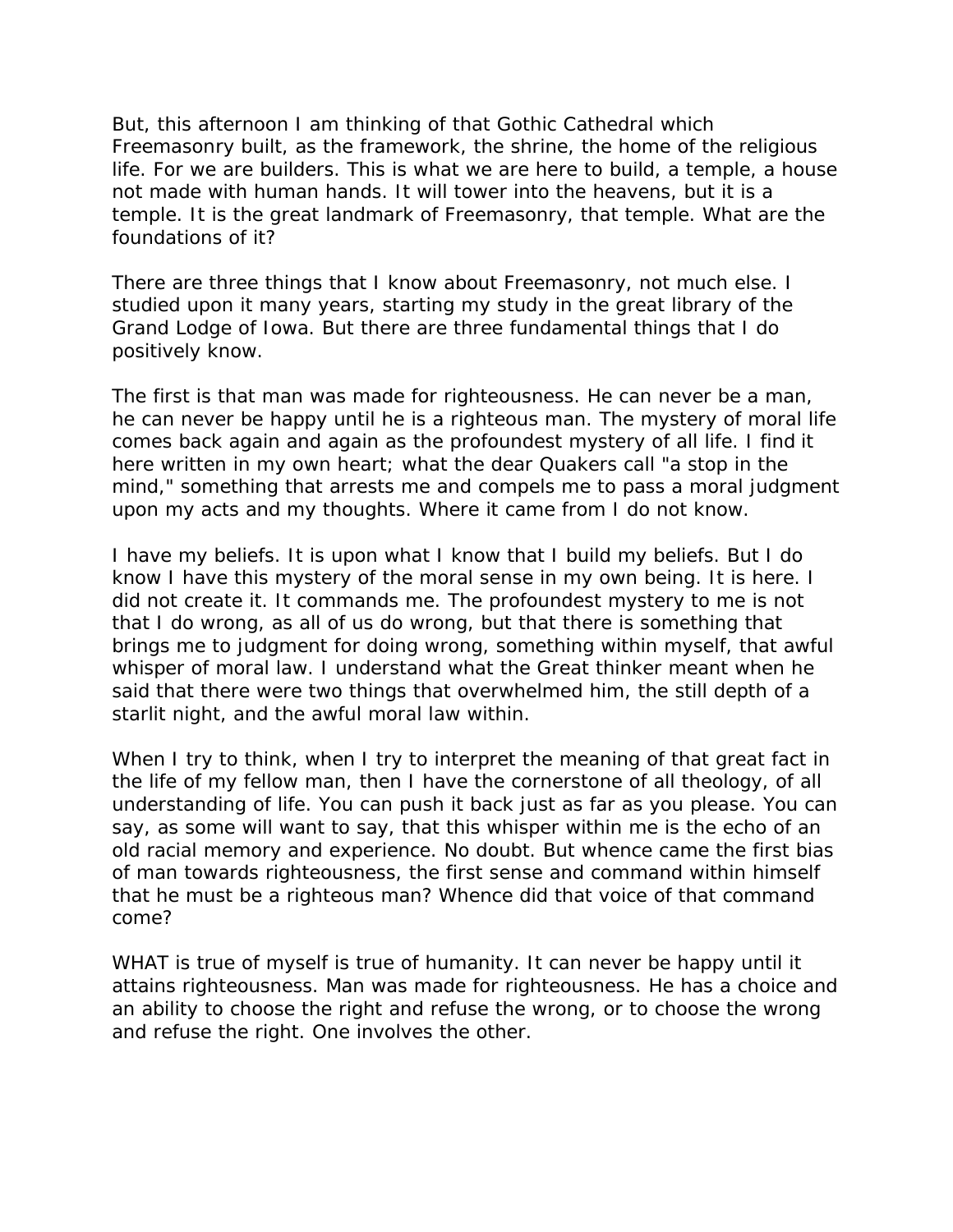I am aware that there prevails the fatalistic philosophy in our time which tells its that we are no more responsible for our thoughts and acts than we are for the shape of our heads and the color of our eyes. That philosophy is plausible, but in my heart I know it is false. I am not a machine. I am an organism.

That is the first fundamental thing that I know about Freemasonry. And the second thing is, Mr. Chairman, that not only is man made for righteousness, but man is made for man. He cannot attain the richest character, the moral personality, apart from his fellow man. Talent may develop in solitude. Character is the creation of fellowship, of fraternity. This ancient and honorable fraternity, like the rest, is built upon this fact, that we are made one for the other; that our lives fit one into another and are woven together to make a divine fabric, a cloth of gold. This fact unites us in a temple of vision. We are made one for another. Mohammed was right when he said if man would not help man the end of the world had come. The end of the human world has certainly arrived when man refuses to aid and assist his fellow man. Here is the basis of our beautiful doctrine of brotherly love, relief and truth, because we can never know the truth until we know it together. There are some things we may know in isolation, but we cannot know the highest truth alone. We can only learn it together. It is by practicing brotherhood that we learn to know God. Finally, the third thing.

NOT only is man made for righteousness and man made for man, but man is made for God. His spirit is formless and alone, even in the warmest fellowship, until at last together we find the source from whence we come, the light from whence flashes that spark of moral law and spiritual vision within us, the veiled kindness of the Father of all men. One of the greatest minds of any time put it in an unforgettable way when he said, "Lord, Thou hast made us for Thyself, and our hearts are restless until they rest in Thee." I am speaking about God, in a Fraternity the first great universal landmark of which is God.

Three things that appeal to me in Masonry are, first, its simplicity. All supremely great things, like all supremely great men, are simple. Turn the pages of history and call the names of Martin Van Buren, of Benjamin Disraeli, of Talleyrand! you feel that you are in the presence of great men, but something arrests you and prevents you from believing those men are supremely great. They had great characteristics. They were past masters of art and wise in manipulations of diplomacy. But turn mother page and read the names of Washington and Lincoln, and instantly you feel that those two belonged to a different order of men. They are great, in the open and in the sunlight, and sublimely simple. So it is with Masonry. There are many fraternities in the world. They have great characteristics. But to me the